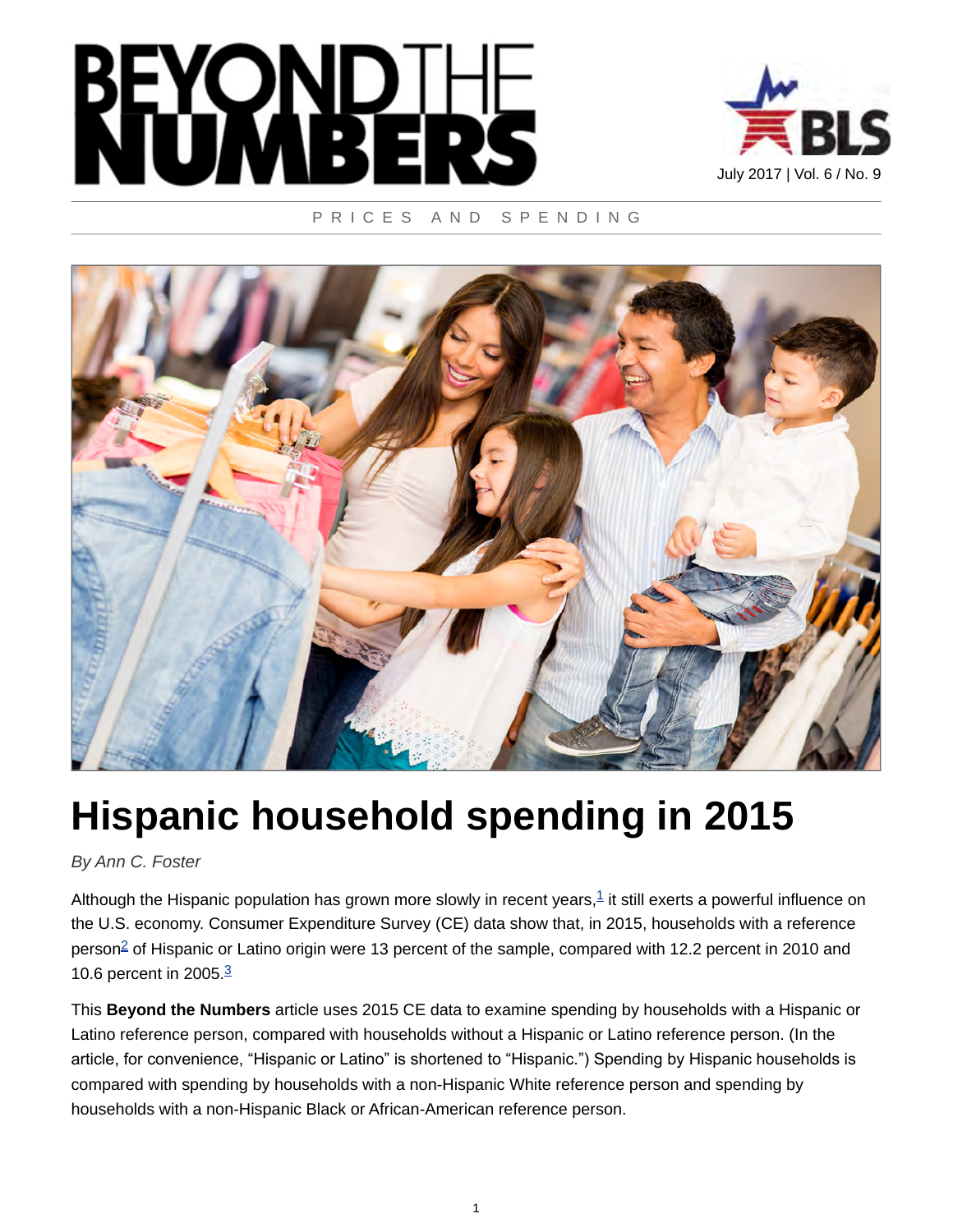# **Demographic characteristics**

<span id="page-1-1"></span>In 2015, Hispanic households made up 13 percent of the CE sample, compared with 12.7 percent of (non-Hispanic) households with a Black or African American reference person and 74.3 percent of (non-Hispanic) households with a reference person categorized as White, Asian, or of some other race. In almost all (98 percent) Hispanic households, the race of the reference person was categorized as White, Asian, or of some other race. $4$  (See table 1.) Although Hispanics can be of any race, for simplicity the article will use the designation "White" for households with a reference person who is not categorized as Hispanic but who is categorized as White or of some other race.<sup>[5](#page-6-3)</sup> Similarly, the designation "Black" is used for households with a reference person who is categorized, not as Hispanic, but as Black or African-American.<sup>[6](#page-6-4)</sup>

## <span id="page-1-3"></span><span id="page-1-2"></span><span id="page-1-0"></span>**Table 1. Consumer unit characteristics, by Hispanic or Latino origin of reference person, Consumer Expenditure Survey, 2015**

| Category                                      | All           | <b>Hispanic or Latino</b> | <b>Not Hispanic or Latino</b> |                                        |                                              |  |
|-----------------------------------------------|---------------|---------------------------|-------------------------------|----------------------------------------|----------------------------------------------|--|
|                                               |               |                           | All                           | <b>Black or</b><br>African<br>American | <b>White and</b><br>all other<br>races $(1)$ |  |
| Number of consumer units (in<br>thousands)    | 128,437       | 16,728                    | 111,710                       | 16,301                                 | 95,409                                       |  |
| Percentage of consumer units                  | 100.0         | 13.0                      | 87.0                          | 12.7                                   | 74.3                                         |  |
| Consumer unit characteristics:                |               |                           |                               |                                        |                                              |  |
| Pretax income                                 | \$69,627      |                           | \$54,746 \$71,855             | \$48,387                               | \$75,864                                     |  |
| Age of reference person                       | 50.5          | 43.9                      | 51.5                          | 52.2                                   | 47.9                                         |  |
| Average number of people in<br>consumer unit  | 2.5           | 3.1                       | 2.4                           | 2.4                                    | 2.4                                          |  |
| Children under 18                             | 6.            | 1.0                       | $.5\,$                        | ${\bf .6}$                             | $.5\,$                                       |  |
| People 65 and older                           | $\mathcal{A}$ | $\cdot$ .2                | $\mathcal{A}$                 | $\cdot$ 3                              | $\mathcal{A}$                                |  |
| Earners                                       | 1.3           | 1.6                       | 1.2                           | 1.2                                    | 1.3                                          |  |
| Vehicles                                      | 1.9           | 1.7                       | 1.9                           | 1.3                                    | 2.0                                          |  |
| Percent distribution                          |               |                           |                               |                                        |                                              |  |
| Gender (reference person):                    |               |                           |                               |                                        |                                              |  |
| Male                                          | 47            | 45                        | 47                            | 36                                     | 49                                           |  |
| Female                                        | 53            | 55                        | 53                            | 64                                     | 51                                           |  |
| Race (reference person):                      |               |                           |                               |                                        |                                              |  |
| <b>Black or African-American</b>              | 13            | $\overline{2}$            | 15                            | 100                                    | (2)                                          |  |
| White, Asian, and all other<br>races          | 87            | 98                        | 85                            | (2)                                    | 100                                          |  |
| Hispanic or Latino origin (reference person): |               |                           |                               |                                        |                                              |  |
| Hispanic or Latino                            | 13            | 100                       | (2)                           | (2)                                    | (2)                                          |  |
| Not Hispanic or Latino                        | 87            | (2)                       | 100                           | 100                                    | 100                                          |  |
| Education (reference person):                 |               |                           |                               |                                        |                                              |  |
| Elementary school (1-8)                       | 3             | 11                        | $\overline{c}$                | $\overline{c}$                         | $\overline{c}$                               |  |
| High school (9-12)                            | 32            | 43                        | 31                            | 40                                     | 29                                           |  |
| College                                       | 64            | 45                        | 67                            | 58                                     | 69                                           |  |
| Never attended and other                      | (3)           | $\mathbf{1}$              | (3)                           | (3)                                    | (3)                                          |  |
| Housing tenure                                |               |                           |                               |                                        |                                              |  |
| Homeowner                                     | 62            | 45                        | 65                            | 41                                     | 69                                           |  |
| With mortgage                                 | 35            | 30                        | 36                            | 25                                     | 38                                           |  |
|                                               |               |                           |                               |                                        |                                              |  |

See footnotes at end of table.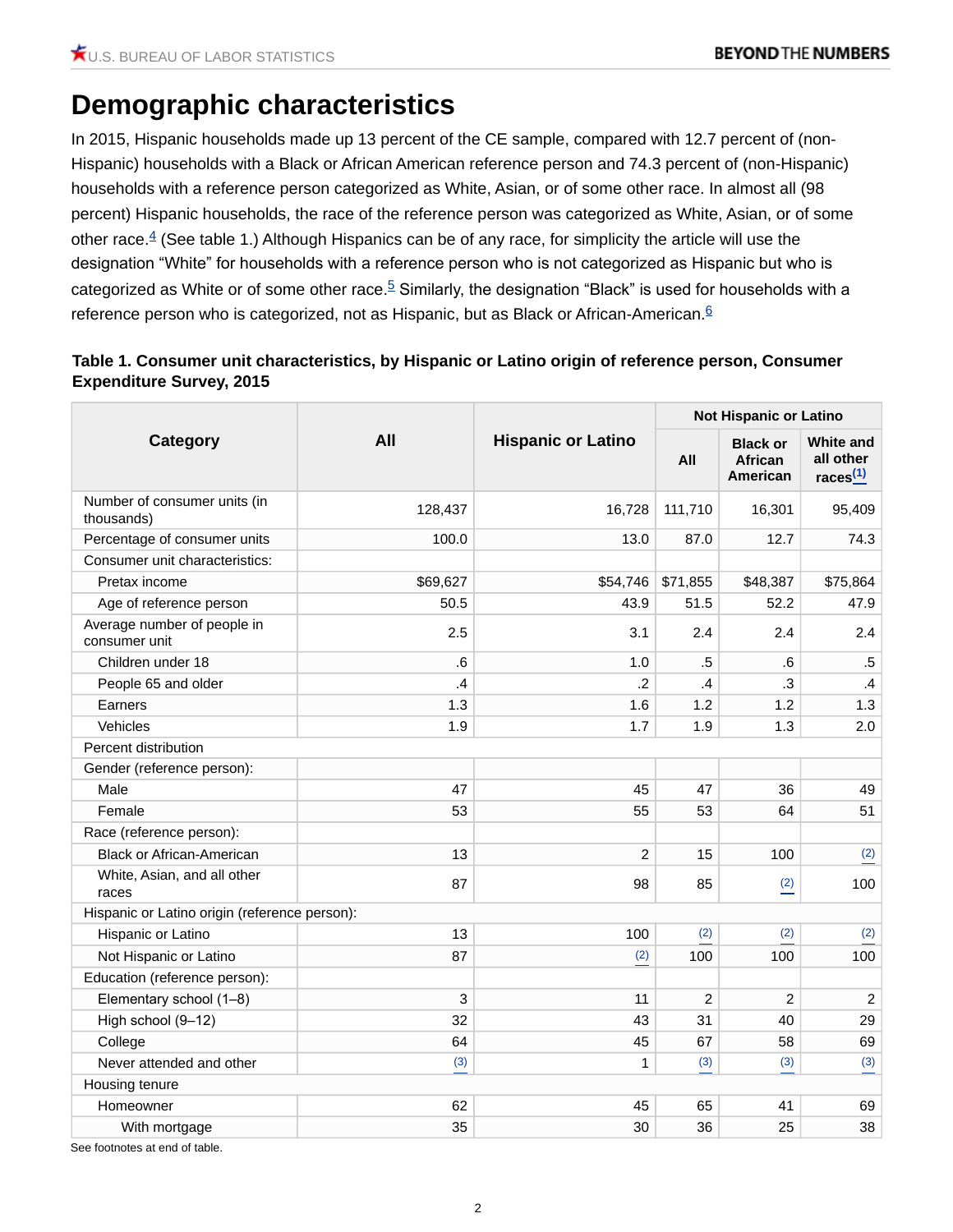## **Table 1. Consumer unit characteristics, by Hispanic or Latino origin of reference person, Consumer Expenditure Survey, 2015**

| Category                                | All | <b>Hispanic or Latino</b> | <b>Not Hispanic or Latino</b> |                                        |                                              |
|-----------------------------------------|-----|---------------------------|-------------------------------|----------------------------------------|----------------------------------------------|
|                                         |     |                           | All                           | <b>Black or</b><br>African<br>American | <b>White and</b><br>all other<br>races $(1)$ |
| Without mortgage                        | 27  | 15                        | 29                            | 16                                     | 31                                           |
| Renter                                  | 38  | 55                        | 35                            | 59                                     | 31                                           |
| At least one vehicle owned or<br>leased | 87  | 83                        | 88                            | 74                                     | 90                                           |

 $(1)$  All other races: Native Hawaiian or other Pacific Islander, American Indian or Alaska Native, and approximately 1 percent reporting more than one race. [\(2\)](#page-1-0) Not applicable.

[\(3\)](#page-1-0) Value is too small to display.

<span id="page-2-0"></span>Source: U.S. Bureau of Labor Statistics.

Average pretax income among Hispanic households was \$54,746, lower than the \$75,864 for White households but not statistically different from the \$48,38[7](#page-6-5) for Black households.<sup>7</sup>

The reference person in Hispanic households was younger (43.9 years, compared with 47.9 years for White households and 52.2 years for Black households). Also, household size was larger in Hispanic households (3.1 people, compared with 2.4 for both White and Black households). In addition, Hispanic households were more likely to have children under 18 but less likely to have members 65 and older. Hispanic households averaged more earners (1.6, compared with 1.3 earners for White households and 1.2 for Black households), and, on average, Hispanic households had 1.7 vehicles, compared with 2.0 vehicles for White households and 1.3 vehicles for Black households. Finally, 45 percent of Hispanic households owned their own home, compared with 69 percent of White households and 41 percent of Black households.

# **Annual expenditures**

In 2015, total expenditures by Hispanic households were \$47,663, lower than the \$60,072 spent by White households but more than the \$40,421 spent by Black households. (See table 2.)

## **Table 2. Average expenditures, by Hispanic or Latino origin of reference person, Consumer Expenditure Survey, 2015**

| <b>Expenditure category</b> | All      | <b>Hispanic or Latino</b> | <b>Not Hispanic or Latino</b> |                                        |                                       |  |
|-----------------------------|----------|---------------------------|-------------------------------|----------------------------------------|---------------------------------------|--|
|                             |          |                           | All                           | <b>Black or</b><br>African<br>American | White and<br>all other<br>races $(1)$ |  |
| Total annual expenditures:  |          |                           |                               |                                        |                                       |  |
| Mean                        | \$55,978 | \$47,663                  | \$57,223                      | \$40,421                               | \$60,072                              |  |
| Share                       | 100.0    | 100.0                     | 100.0                         | 100.0                                  | 100.0                                 |  |
| Food:                       |          |                           |                               |                                        |                                       |  |
| Mean                        | 7,023    | 6,929                     | 7,037                         | 4,632                                  | 7,437                                 |  |
| Share                       | 12.5     | 14.5                      | 12.3                          | 11.5                                   | 12.4                                  |  |
| Food at home                |          |                           |                               |                                        |                                       |  |
| Mean                        | 4,015    | 4,182                     | 3,990                         | 2,785                                  | 4,190                                 |  |
| Share                       | 7.2      | 8.8                       | 7.0                           | 6.9                                    | 7.0                                   |  |

See footnotes at end of table.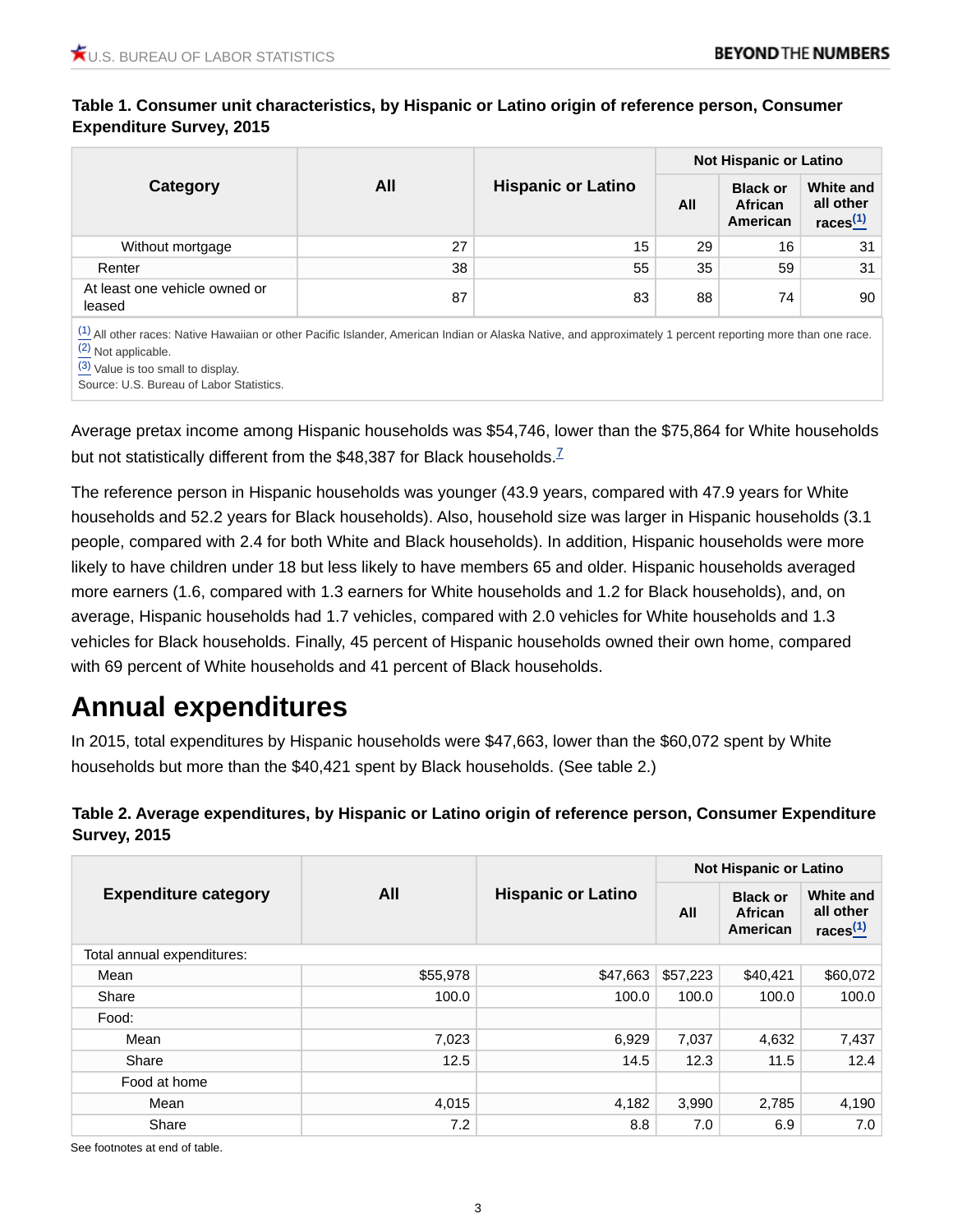**Table 2. Average expenditures, by Hispanic or Latino origin of reference person, Consumer Expenditure Survey, 2015**

| <b>Expenditure category</b>  | All    | <b>Hispanic or Latino</b> | <b>Not Hispanic or Latino</b> |                                        |                                                 |
|------------------------------|--------|---------------------------|-------------------------------|----------------------------------------|-------------------------------------------------|
|                              |        |                           | All                           | <b>Black or</b><br>African<br>American | <b>White and</b><br>all other<br>$races(1)}{1}$ |
| Food away from home          |        |                           |                               |                                        |                                                 |
| Mean                         | 3,008  | 2,747                     | 3,047                         | 1,847                                  | 3,247                                           |
| Share                        | 5.4    | 5.8                       | 5.3                           | 4.6                                    | 5.4                                             |
| Housing                      |        |                           |                               |                                        |                                                 |
| Mean                         | 18,409 | 16,855                    | 18,641                        | 15,228                                 | 19,222                                          |
| Share                        | 32.9   | 35.4                      | 32.6                          | 37.7                                   | 32.0                                            |
| Clothing                     |        |                           |                               |                                        |                                                 |
| Mean                         | 1,846  | 2,035                     | 1,818                         | 1,444                                  | 1,881                                           |
| Share                        | 3.3    | 4.3                       | 3.2                           | 3.6                                    | 3.1                                             |
| Transportation               |        |                           |                               |                                        |                                                 |
| Mean                         | 9,503  | 9,101                     | 9,563                         | 7,501                                  | 9,915                                           |
| Share                        | 17.0   | 19.1                      | 16.7                          | 18.6                                   | 16.5                                            |
| Healthcare                   |        |                           |                               |                                        |                                                 |
| Mean                         | 4,342  | 2,632                     | 4,598                         | 2,318                                  | 4,987                                           |
| Share                        | 7.8    | 5.5                       | 8.0                           | 5.7                                    | 8.3                                             |
| Entertainment                |        |                           |                               |                                        |                                                 |
| Mean                         | 2,842  | 1,771                     | 3,002                         | 1,499                                  | 3,256                                           |
| Share                        | 5.1    | 3.7                       | 5.2                           | 3.7                                    | 5.4                                             |
| Pensions and Social Security |        |                           |                               |                                        |                                                 |
| Mean                         | 6,016  | 4,657                     | 6,219                         | 3,881                                  | 6,619                                           |
| Share                        | 10.7   | 9.8                       | 10.9                          | 9.6                                    | 11.0                                            |
| Other $(2)$                  |        |                           |                               |                                        |                                                 |
| Mean                         | 5,999  | 3,684                     | 6,345                         | 3,919                                  | 6,756                                           |
| Share                        | 10.6   | 7.6                       | 11.0                          | 9.7                                    | 11.2                                            |
|                              |        |                           |                               |                                        |                                                 |

 $\frac{(1)}{1}$  $\frac{(1)}{1}$  $\frac{(1)}{1}$  All other races: Native Hawaiian or other Pacific Islander, American Indian or Alaska Native, and approximately 1 percent reporting more than one race. [\(2\)](#page-1-0) Includes cash contributions, alcohol, tobacco, personal care products and services, reading, education, life and personal insurance, and miscellaneous expenses.

Source: U.S. Bureau of Labor Statistics.

*Total food* spending accounted for 14.5 percent of the budget of Hispanic households, compared with 12.4 percent for White households and 11.5 percent for Black households. There was no statistically significant difference between the \$6,929 spent by Hispanic households and the \$7,437 spent by White households. Both groups spent substantially more on total food than Black households. Spending on food at home and spending on food away from home, the components of total food spending, followed a similar pattern: Hispanic and White households did not differ significantly in the amounts spent, but both groups spent more than Black households. Higher pretax income most likely accounted for the findings for White households, while a larger household size most likely accounted for the findings for Hispanic households compared with Black households.

The proportion of the household budget devoted to *housing* ranged from 32.0 percent for White households to 37.7 percent for Black households. The Hispanic share was 35.4 percent. In dollar amount, however, White households spent significantly more (\$19,222) on housing than either Hispanic households (\$16,855) or Black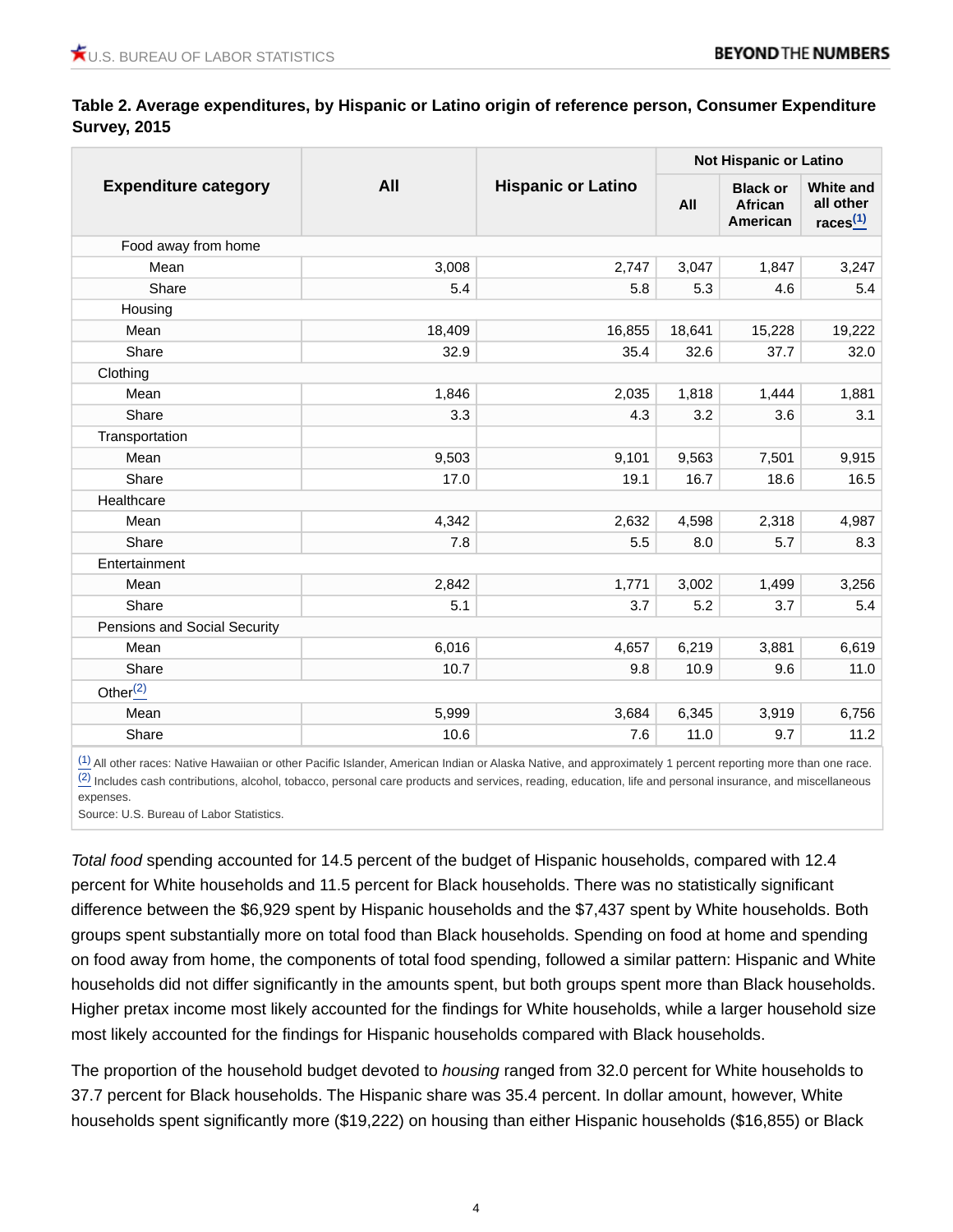households (\$15,228) did. Spending differences between Hispanic and Black households were also statistically significant. Family size most likely accounted for the significantly greater spending by Hispanic households, compared with Black households.

*Clothing* expenditures accounted for a relatively small proportion of the household budget, ranging from 3.1 percent for White households to 4.3 percent for Hispanic households. The \$1,881 spent by White households was not statistically different from either the \$2,035 spent by Hispanic households or the \$1,444 spent by Black households. Hispanic households, however, did spend significantly more on clothing than Black households.

*Transportation* spending ranged from an average of \$7,501 for Black households to \$9,915 for White households. The \$9,101 spent by Hispanic households was not significantly different from the amounts spent by the other two groups. The amount that White households spent on transportation, however, was significantly higher than the amount spent by Black households. These findings may hold because Black households had fewer earners, reducing those households' job-related transportation expenses, and owned fewer cars, reducing their insurance, maintenance, and other expenses related to vehicle ownership

*Healthcare* spending by White households averaged \$4,987, significantly higher than the \$2,632 spent by Hispanic household and the \$2,318 spent by Black households. The amounts spent by Hispanic and Black households, however, were not statistically different from each other. One reason is that Hispanic and Black households are less likely to have health insurance coverage than White (non-Hispanic) households. Also, Hispanic and Black households are more likely to have government coverage (Medicaid and Medicare) and have higher uninsured rates than White (non-Hispanic) households. $8 \text{ Research using } 2014 \text{ CE}$  $8 \text{ Research using } 2014 \text{ CE}$  data found that low-income households (those with income less than 138 percent of the federal poverty Line) that were receiving Medicaid benefits or that were uninsured spent less on healthcare both in dollar amounts and as a percentage of the household budget than did households with private health insurance.<sup>[9](#page-7-1)</sup>

<span id="page-4-2"></span><span id="page-4-1"></span><span id="page-4-0"></span>Hispanic households spent \$1,771 on *entertainment*,[10](#page-7-2) more than the \$1,499 spent by Black households, but less than the \$3,256 spent by White households. Higher pretax income most likely accounted for the significantly greater spending by White households. Family size most likely accounted for the significantly greater spending by Hispanic households compared with Black households.

Outlays on *pensions and Social Security* ranged from \$3,881 for Black households to \$6,619 for White households. The average outlay for Hispanic households (\$4,657) was not significantly different from the average outlay for Black households. The \$6,619 contributed by White households, however, was higher than the contributions made by the other two groups. One factor in the higher outlay for Whites is the higher wage and salary income of White households (\$58,467, compared with \$46,105 for Hispanic households and \$39,145 for Black households), an income that would result in higher Social Security taxes. The higher wage and salary income of White households also increases the probability that they would contribute to pension plans at work. The higher pretax income of White households indicates that they would be more able to contribute to a pension plan, either through work or as individuals. $11$ 

# <span id="page-4-3"></span>**Conclusions**

Although Hispanic households had more earners than White households and Black households, their pretax income was lower than that of White households but not statistically different from that of Black households. Total annual expenditures for Hispanic households were lower than those for White households but higher than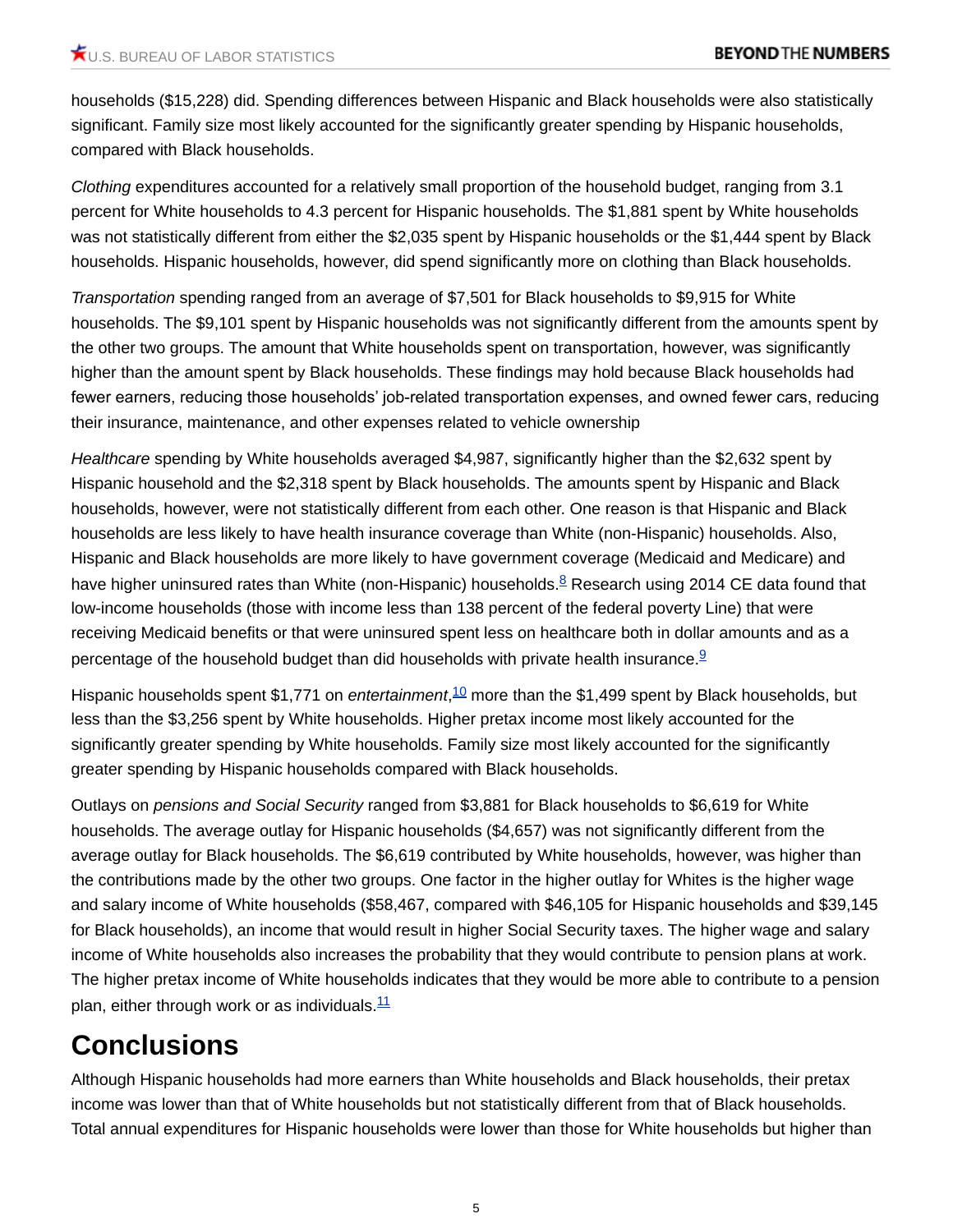those for Black households. The higher pretax income among White households most likely accounted for their higher total expenditures compared with Hispanic and Black households' expenditures. The fact that Hispanic households were the largest of the three groups and averaged the most children under 18 years old most likely accounted for these households' higher annual expenditures relative to those of Black households.

A different pattern emerged with expenditure categories. For example, there was no significant difference between Hispanic and White households in spending on total food, food at home, food away from home, and clothing. Moreover, both groups spent more on these items than Black households. White households spent significantly more on healthcare and on contributions to pensions and Social Security than Hispanic and Black households. Hispanic household spending on the two categories did not differ significantly from spending by Black households.

<span id="page-5-1"></span>Although this article reflects spending patterns among Hispanic households in 2015, future research may not uncover the same patterns. A major reason is the fact that the U.S. Hispanic population is disproportionately young. For example, in 2014, about one-third (17.9 million) of the U.S. Hispanic population was younger than 18 years old and about one-fourth (14.6 million) were Millennials (ages 18–33). Altogether, nearly 60 percent of the Hispanic population were Millennials or younger, compared with half of the Black population and 39 percent of the White population.<sup>[12](#page-7-4)</sup> Because age is associated with differences in household expenditures, future spending by Hispanic households could be different from that of Hispanic households in 2015. The greater share of those who are Millennials or younger could also affect spending differences between Hispanic households and Black and White households found in future Consumer Expenditure Surveys.<sup>[13](#page-7-5)</sup>

<span id="page-5-2"></span>This **Beyond** the **Numbers** article was prepared by Ann C. Foster, an economist in the Office of Prices and Living Conditions, Bureau of Labor Statistics. Email: [foster.ann@bls.gov](mailto:foster.ann@bls.gov), telephone: (202) 691-5174.

Information in this article will be made available upon request to individuals with sensory impairments. Voice phone: (202) 691-5200. Federal Relay Service: 1-800-877-8339. This article is in the public domain and may be reproduced without permission

#### **RELATED ARTICLES**

[Labor force characteristics by race and ethnicity, 2015](https://www.bls.gov/opub/reports/race-and-ethnicity/2015/home.htm)

[Do different groups invest differently in higher education?](https://www.bls.gov/opub/btn/volume-3/do-different-groups-invest-differently-in-higher-education.htm)

[Retirement expenditures for Whites, Blacks, and persons of Hispanic origin](https://www.bls.gov/opub/mlr/2003/06/art3full.pdf)

#### **NOTES**

<span id="page-5-0"></span> $1$  From 2000 to 2007, the U.S. Hispanic population grew an average of 4.4 percent, compared with an average of 2.8 percent from 2007 to 2014. (For more information, see Renee Stepler and Mark Hugo Lopez, "U.S. Latino population growth and dispersion has slowed since onset of the Great Recession" *Hispanic Trends* (Washington, DC: Pew Research Center, September 8, 2016), [http://](http://www.pewhispanic.org/2016/09/08/latino-population-growth-and-dispersion-has-slowed-since-the-onset-of-the-great-recession/) [www.pewhispanic.org/2016/09/08/latino-population-growth-and-dispersion-has-slowed-since-the-onset-of-the-great-recession/.](http://www.pewhispanic.org/2016/09/08/latino-population-growth-and-dispersion-has-slowed-since-the-onset-of-the-great-recession/))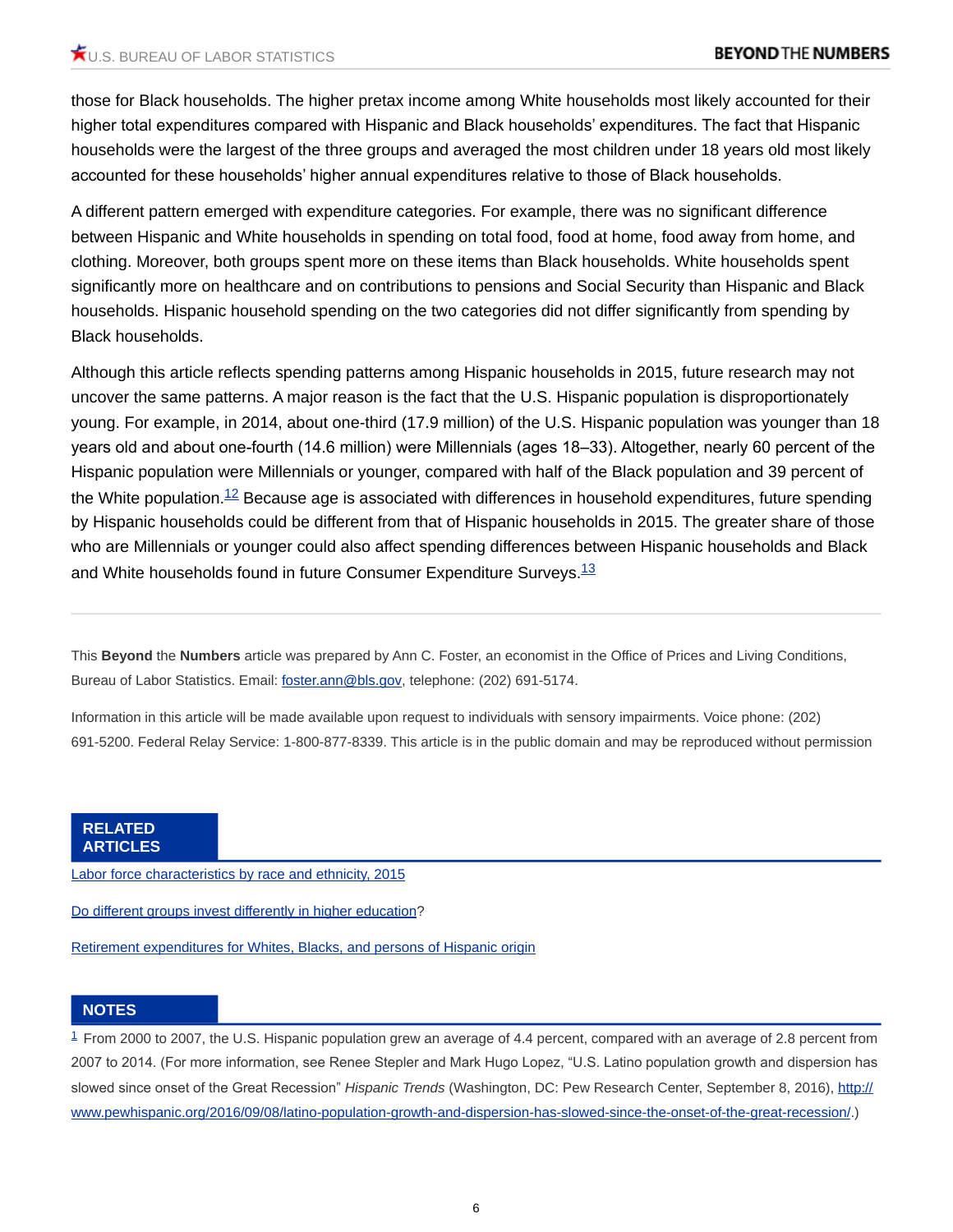<span id="page-6-0"></span><sup>[2](#page-0-1)</sup> In the Consumer Expenditure Survey (CE), the consumer unit is the entity on which expenditure reports are based and collected. Consumer units are defined as families, single persons living alone or sharing a household with others but who are financially independent, or two or more persons living together who share expenses. Although "consumer unit" is the proper technical term for the purposes of the CE, it is often used interchangeably with "household" or "family" for convenience. This article uses "household" instead of "consumer unit."

The reference person is the first household member mentioned by the CE respondent when asked to "Start with the name of the person, or one of the persons, who owns or rents the home." It is with respect to this person that the relationship of the other consumer unit members is determined. (For more information, see CE Glossary of Terms, Characteristics Section, [https://](https://www.bls.gov/cex/csxgloss.htm) [www.bls.gov/cex/csxgloss.htm.](https://www.bls.gov/cex/csxgloss.htm))

<span id="page-6-1"></span> $3$  See "Table 2200. Hispanic or Latino origin of reference person: Annual expenditure means, shares, standard errors, and coefficients of variation, Consumer Expenditure Survey, 2015" (U.S. Bureau of Labor Statistics, August 2016), [https://www.bls.gov/](https://www.bls.gov/cex/2015/combined/hispanic.pdf) [cex/2015/combined/hispanic.pdf](https://www.bls.gov/cex/2015/combined/hispanic.pdf); "Table 2200. Hispanic or Latino origin of reference person: Average annual expenditures and characteristics, Consumer Expenditure Survey, 2010" (U.S. Bureau of Labor Statistics, September 2011), [https://www.bls.gov/cex/](https://www.bls.gov/cex/2010/Standard/hispanic.pdf) [2010/Standard/hispanic.pdf](https://www.bls.gov/cex/2010/Standard/hispanic.pdf); and "Table 2200. Hispanic or Latino origin of reference person: Average annual expenditures and characteristics, Consumer Expenditure Survey, 2005" (U.S. Bureau of Labor Statistics), [https://www.bls.gov/cex/2005/Standard/](https://www.bls.gov/cex/2005/Standard/hispanic.pdf) [hispanic.pdf.](https://www.bls.gov/cex/2005/Standard/hispanic.pdf)

<span id="page-6-2"></span> $4$  Unpublished CE data indicate that 95 percent of Hispanic households categorized the race of the reference person as White, 2 percent as Black, 2 percent as being of some other race, and 1 percent as Asian. The U.S. Office of Management and Budget (OMB) requires federal agencies to use a minimum of two ethnicities in collecting and reporting data: "Hispanic or Latino" and "Not Hispanic or Latino," in the case of Hispanics or Latinos. OMB defines "Hispanic or Latino" as "a person of Cuban, Mexican, Puerto Rican, South or Central American, or other Spanish culture or origin regardless of race." (See "About Hispanic Origin" (U.S. Census Bureau, January 26, 2017),<https://www.census.gov/topics/population/hispanic-origin/about.html>.)

<span id="page-6-3"></span> $5$  Although Hispanics can be of any race, U.S. Census Bureau findings suggest that standard U.S. racial categories might be confusing or might not provide relevant options for Hispanics to describe their racial identity. A Pew Research Center Survey found that two-thirds of Hispanics were not inclined to separate their Hispanic background from their racial background. This finding suggests that Hispanics have a unique view of race that does not necessarily fit within the official U.S. definitions—a fact that complicates understanding the effect of race on studies like the one reported in this article. (For more information, see Ana Gonzalez-Berrera and Mark Hugo Lopez, "Is being Hispanic a matter of race, ethnicity or both?" *Fact Tank* (Washington, DC: Pew Research Center, June 15, 2015), [http://www.pewresearch.org/fact-tank/2015/06/15/is-being-hispanic-a-matter-of-race-ethnicity-or](http://www.pewresearch.org/fact-tank/2015/06/15/is-being-hispanic-a-matter-of-race-ethnicity-or-both/)[both/.](http://www.pewresearch.org/fact-tank/2015/06/15/is-being-hispanic-a-matter-of-race-ethnicity-or-both/))

<span id="page-6-4"></span> $6$  See "Table 2200. Hispanic or Latino origin of reference person: Annual expenditure means, shares, standard errors, and coefficients of variation, Consumer Expenditure Survey, 2015."

<span id="page-6-5"></span> $I$  Like data from other surveys, CE data have some degree of variability, meaning that a reported estimate, such as that for pretax income, is an average of sampled observations. In CE tables, the degree of variability is indicated by the standard error (SE) and the coefficient of variance (CV). These measures of variability indicate the range of possible values for a particular data point or estimate. One can determine whether one estimate is greater than another if there is a gap between the two estimates after considering their variability. However, one cannot determine which estimate is larger if the value of the two estimates overlap. For example, the range of values for Hispanic households and White households did not overlap, so one can determine that average pretax income for White households was greater than that for Hispanic households. By contrast, the range of values for Hispanic